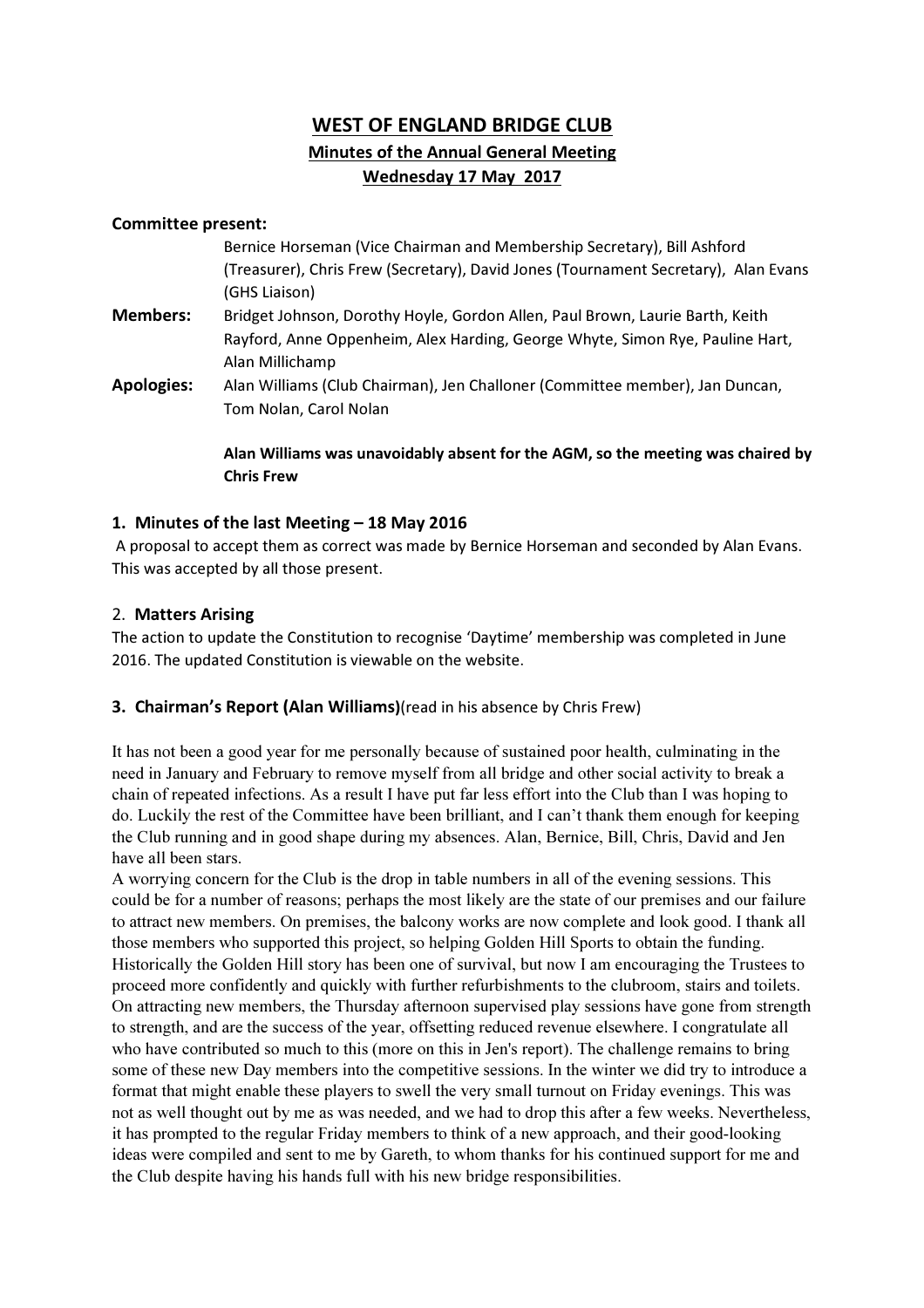Perhaps more hopeful is the new gentle duplicate session that we have started on Monday afternoons, the first of which was held just this Monday. As intended, it was populated mainly with Thursday afternoon regulars, but it was a fully competitive non-supervised session, albeit at just 18 boards a slightly slower pace than the evening sessions. This was well received, and although it was just four tables this week, it has good potential to grow.

I'd like to thank David Jones for his Committee work. He is stepping down this year, but he will continue to support the Club through his work with the Thursday afternoon sessions and as director of the new Monday afternoon sessions. David also ran a successful set of improvers' lessons in the autumn.

Socially, it has been a good year, culminating in 'the best ever Burns Night' (again, more on that in Jen's report). Although I have not been so involved this year, I do think the social side of the Club is its great strength. Thank you for your support.

## 4. Treasurer's Report (Bill Ashford)

Bill submitted a summary of the accounts, together with Notes to the Accounts; both are attached.

Bill said in summary that Profit is slightly increased this year, though Table Money is down, because of the contribution of Interest received, and the lessons that David Jones ran.

Discussion ensued on why attendance had dropped. It is across the board in the evening sessions, equivalent to 7 tables a month. Gordon Allen was worried that the loss was of the better players, though Chris Frew said that that would be evidenced by the NGS Strength of Field dropping; which is not apparent. We may notice the absence of better players, but the lost numbers are across the ability board. Is it because more games are available elsewhere? There's no evidence that other 'established' Clubs are also losing numbers. Keith Rayford blamed the quality of the premises, including the stairs; and Gordon Allen thought the chairs uncomfortable. Gordon asked, are we keeping an eye out for better premises? Chris said that we are not closed to the thought, but believe the best option is to remain in an improved GHS Clubhouse.

In summary, Chris said, we accept the points, and they underline the necessity and urgency of the upcoming GHS refurbishment, and the wisdom of committing some of our own money to improve the playing environment.

Adoption of the accounts was proposed by Gordon Allen, seconded by David Jones and accepted by all members present.

## 5. Membership Secretary's Report (Bernice Horseman)

The current membership of the Club stands at 153, composed as follows:

- 15 Life members
- 1 Junior Associate member
- 94 Full members fully paid up
- 27 Full members paid to 31 March 2017
- 16 Full members paid to 31 March 2016

I am hopeful that about half of the unpaid members will rejoin. We remove unpaid members from our records two years after their last appearance at the Club.

The decrease in full membership seems to be due to:

- 1) people moving away
- 2) people growing older and not wishing to come out at night
- 3) the growing availability of other bridge games in and around Bristol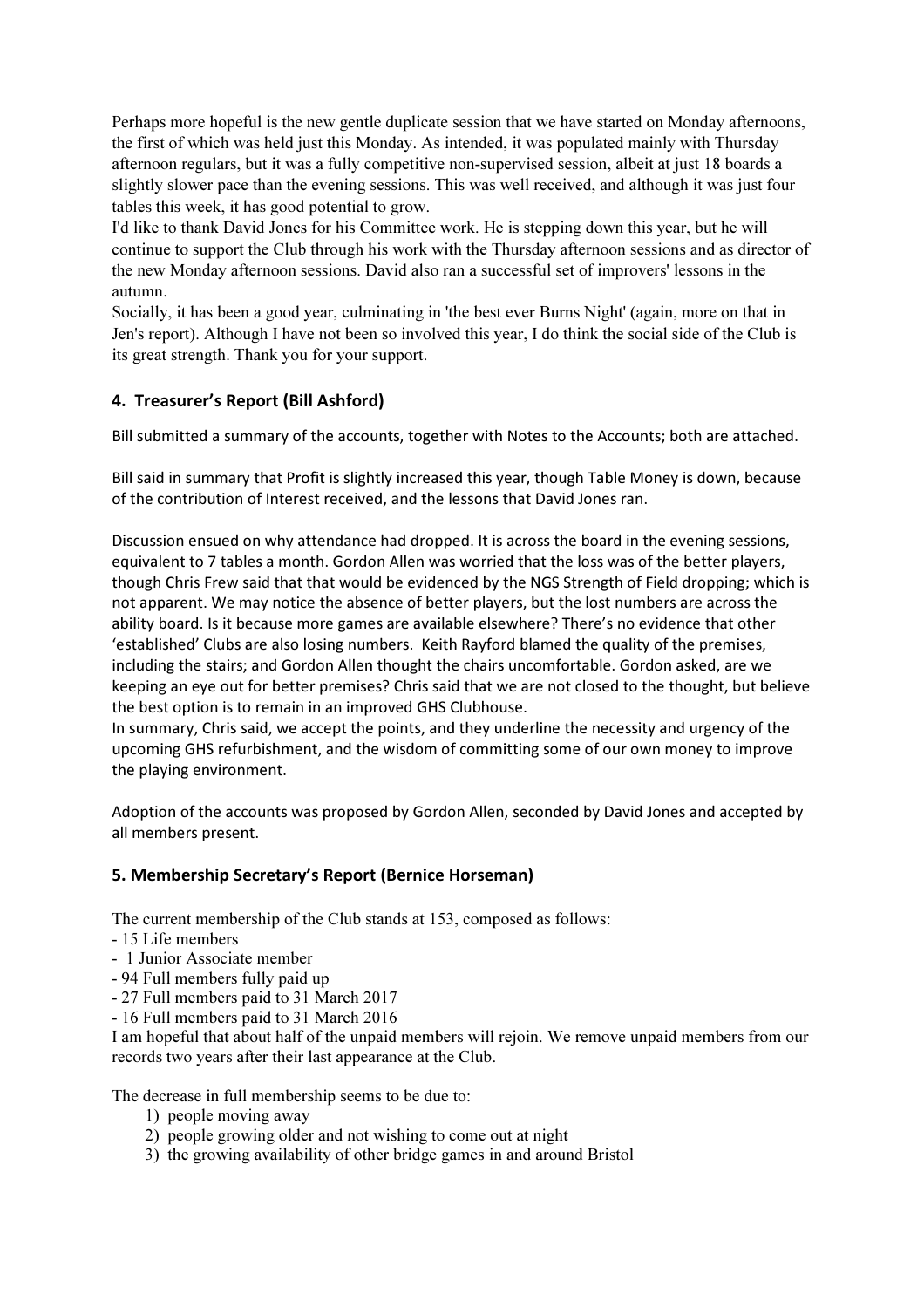We have introduced a new type of membership, 'Daytime Membership' which comprises those people playing in the Thursday afternoon improvers' sessions. We currently have 45 'Daytime' members. The 'Daytime' membership will also apply to the players who come to the Monday afternoon 'Gentle Duplicate' which commenced  $15<sup>th</sup>$  May.

We look forward to the renovation of the premises promised by Golden Hill for this summer. The balcony has already been replaced and is open for our enjoyment (when the rain stops!).

#### 6. Tournament Secretary's Report (David Jones)

It has been a year of consolidation and progress in some areas of the regular club programme but a loss of support in others. Table numbers are down a little on the previous year and greater support for the club competitions held on Wednesdays would be welcome.

The new session on a Thursday afternoon which began in March 2015 and is run by Jen Challoner and Laurie Barth (with Alan Evans directing) has proved to be a real success with typically 7 or 8 tables in play of late. It is aimed at newcomers to duplicate and the players are offered "at the table" assistance with their problems from a range of experienced players including Laurie, Jen, Bill Ashford, Alan Evans and your reporter. We are starting a new duplicate on Monday afternoons to be run by your reporter where the target audience is players who are newish to bridge.

The club tournament programme remains essentially the same although the committee is always prepared to consider ideas and new types of competition.

I shall conclude by mentioning some recent successes by members in the county and nationally.

In Avon county events the following West of England members achieved successes :-

County League 3 was won by the team of Mary McKenzie, Gerry Gowling, Gill Davies, Sue O'Hara & Muriel Bailey.

County League 2 is led by the team of Eric Page, Colin Oakley, Mike & Cathy Davies.

The County Pairs saw Mike Huggins & Irene Robinson finish in second place and Keith Rayford & Jack Armorgie in third.

The County Men's Pairs saw a win for Steve Tomlinson and the County Ladies Pairs for Gill Davies.

The County Handicap Pairs was won by Margaret Young playing with Robert Gregory.

Irene Robinson & Mike Huggins won the Avon Mixed Pairs.

David Jones was a member of the winning teams in the Avon Knock Out and Championship Teams.

#### National Events

 West of England club members feature in the National Final of the Garden Cities (EBU inter-county teams of eight) having won the Avon and south west regional events - Andrew Urbanski, Mike Letts, Steve Turner, Robert Covill and David Jones.

In the National Inter Club Knock Out the West of England team of Mike Elliott, Steve Turner, Robert Covill, Steve Tomlinson & John Atthey is through to the  $5<sup>th</sup>$  round (last 16) where they play the leading Bristol team led by Tim Brierley.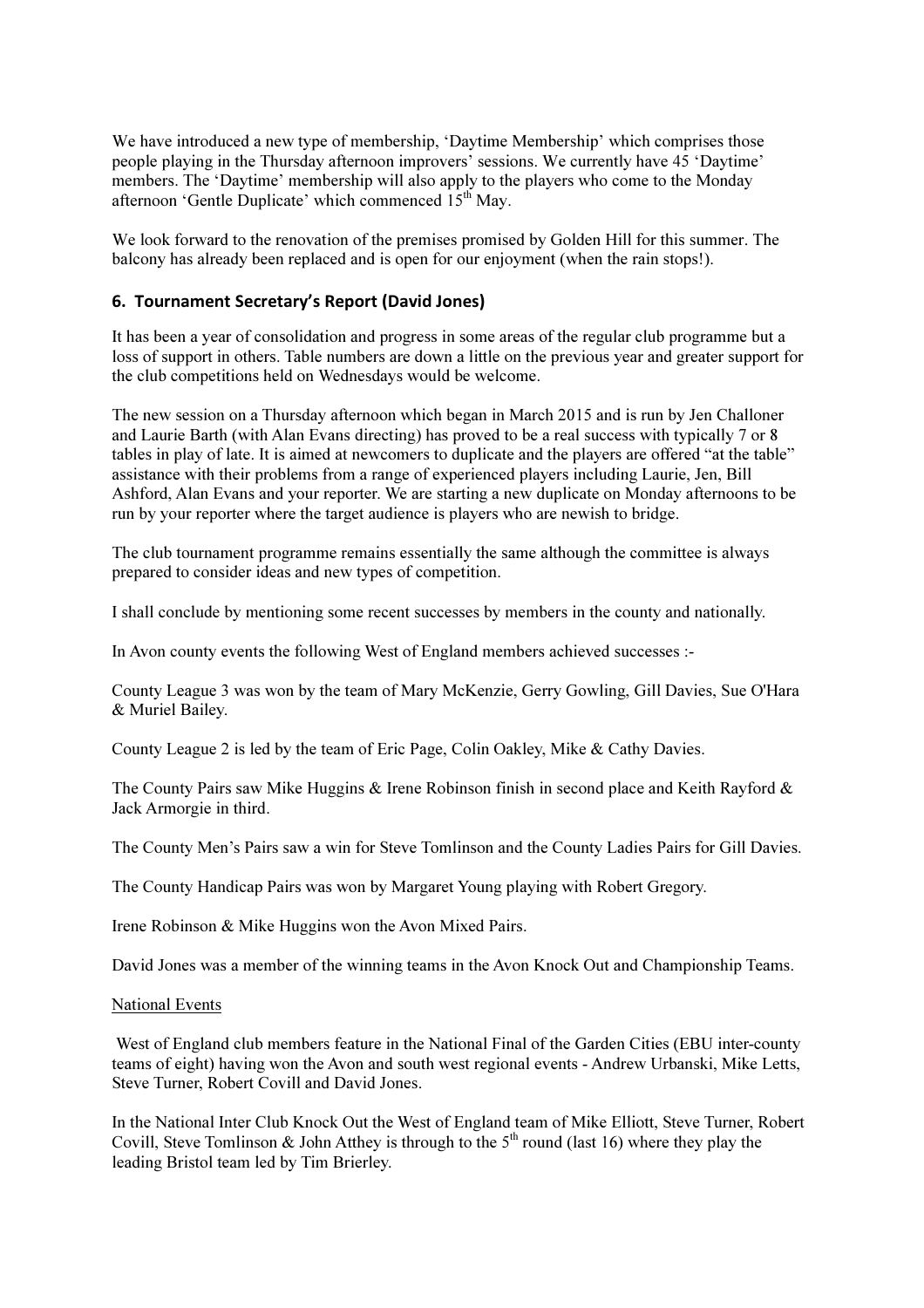Sue O'Hara & Nelson Stephens finished in  $10<sup>th</sup>$  place in the English Mixed Pairs in a national field of over 300 pairs.

David Jones came in  $5<sup>th</sup>$  place in the English National Pairs Final.

Your reporter had a nice fortnight in Poland at the World Championship last September assisting the England Open team in a coaching capacity (they reached the quarter finals in a field of 53 countries).

When David Jones finished his report, Chris Frew, on behalf of the Committee, noted that David is now standing down from the Committee. We thank him for his contribution to the Committee's work over the past years. We are pleased to note that David will continue with us in his work on Monday and Thursday afternoons.

#### 7. Golden Hill Liaison Officer's Report (Alan Evans)

The main development on the premises in the past year has been the rebuilding of the balcony following the successful bid for an Aviva grant, won with popular local support. Thanks to all who helped by voting for it online. We can now use the balcony again. Communication on progress, however, was mainly through the Chairman rather than me, and he is urging GHS to proceed with the planned redevelopment of the clubhouse.

A new club manager, Ash, was appointed by GHS last September, and he is now our main contact. He is at the club more often than Sue, the previous contact. A new dishwasher was installed in February, which is useful for our afternoon sessions.

A problem with the heating in February took longer to resolve than it should have. The first fix by the engineer did not work and further visits were needed to diagnose the root of the problem and replace a key part.

Part of my role is scheduling our sessions: the timing of Thursdays has been changed twice this year and Monday afternoons have been added. Note that at least two other groups use this room apart from us and GHS. On this topic please note that GHS are allowed to pre-empt a few Fridays each year for their own events and the next is this week, so no bridge this Friday, but please come along on other Fridays.

This role also seems to include maintaining stationery and printer supplies. The club computer is showing its age, being slow and running on the no longer supported Windows XP. Discussions are underway to replace it, probably with a new laptop.

Finally, the annual GHS fundraising event, the Party in the Park, will take place on Saturday 16 September. WOEBC traditionally run the tea/coffee stall, so I'll be pleased to hear from volunteers for this nearer the time.

#### 8. Fun Events Officer's Report (Jen Challoner)

The Fun Events Burns Night and Bastille Night are now both firmly embedded into our annual bridge calendar, along with Christmas.

On our first Bastille Night in 2013 we had 8 tables. In 2016 we had 11 tables.

On our first Burn Night in 2015 we had 9 tables. In 2017 we had 13 tables – a full house.